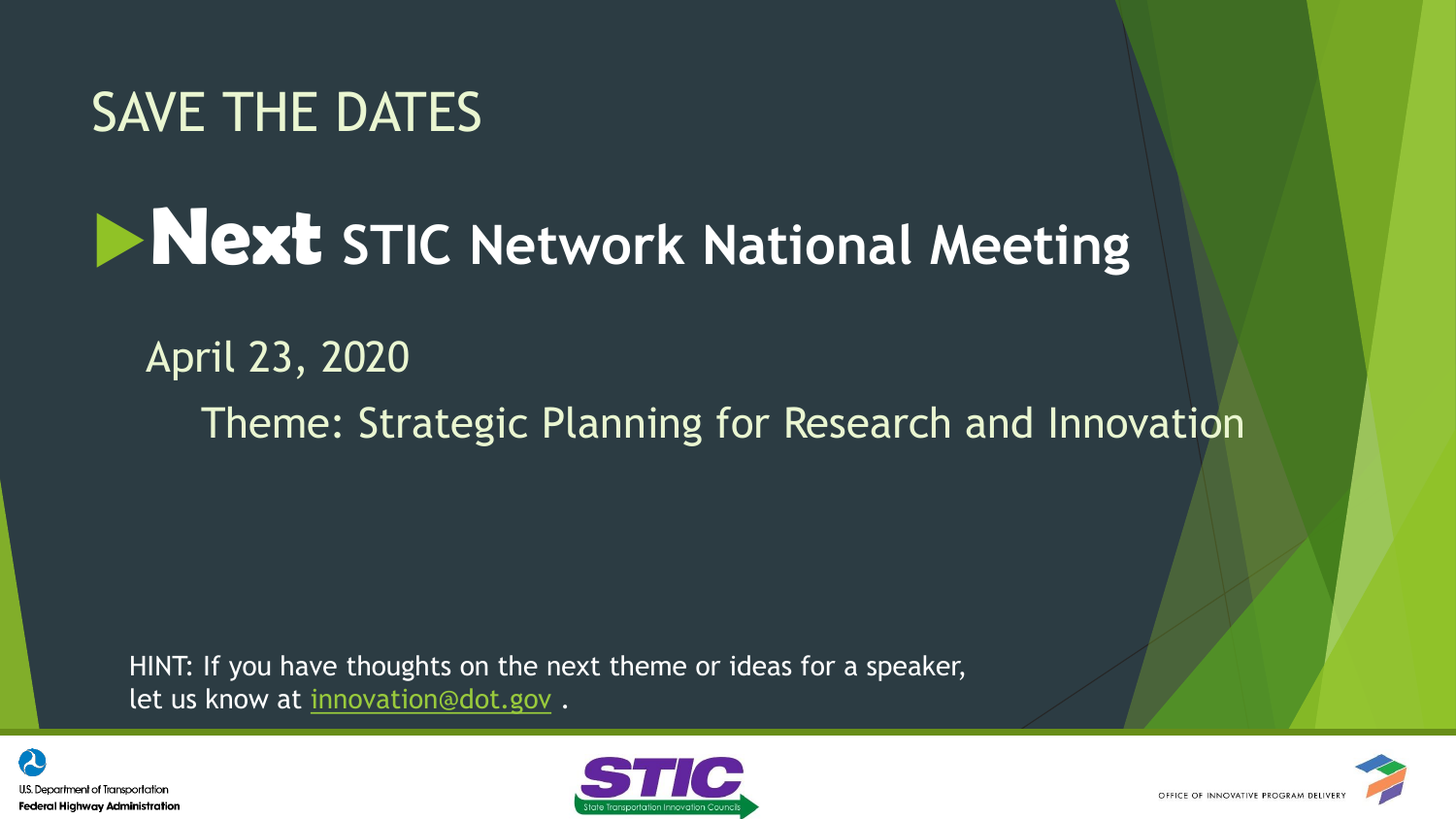Every Day Counts **Innovations** by the Numbers:

### from 0 to >50 innovations

### in 9 years!







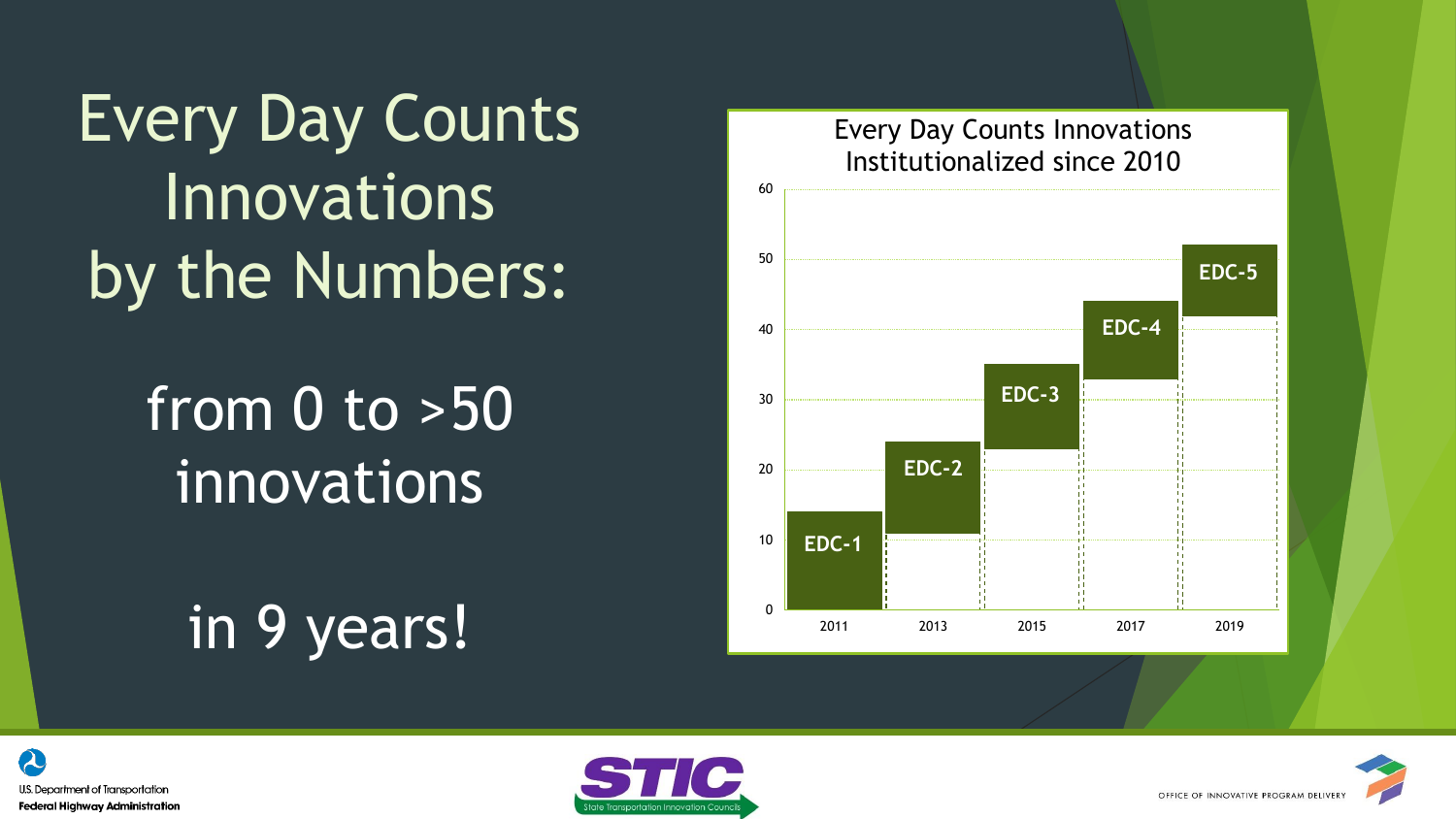One year ago, over

# **1,100** people attended the **EDC-5 Summits** from all 54 STICs





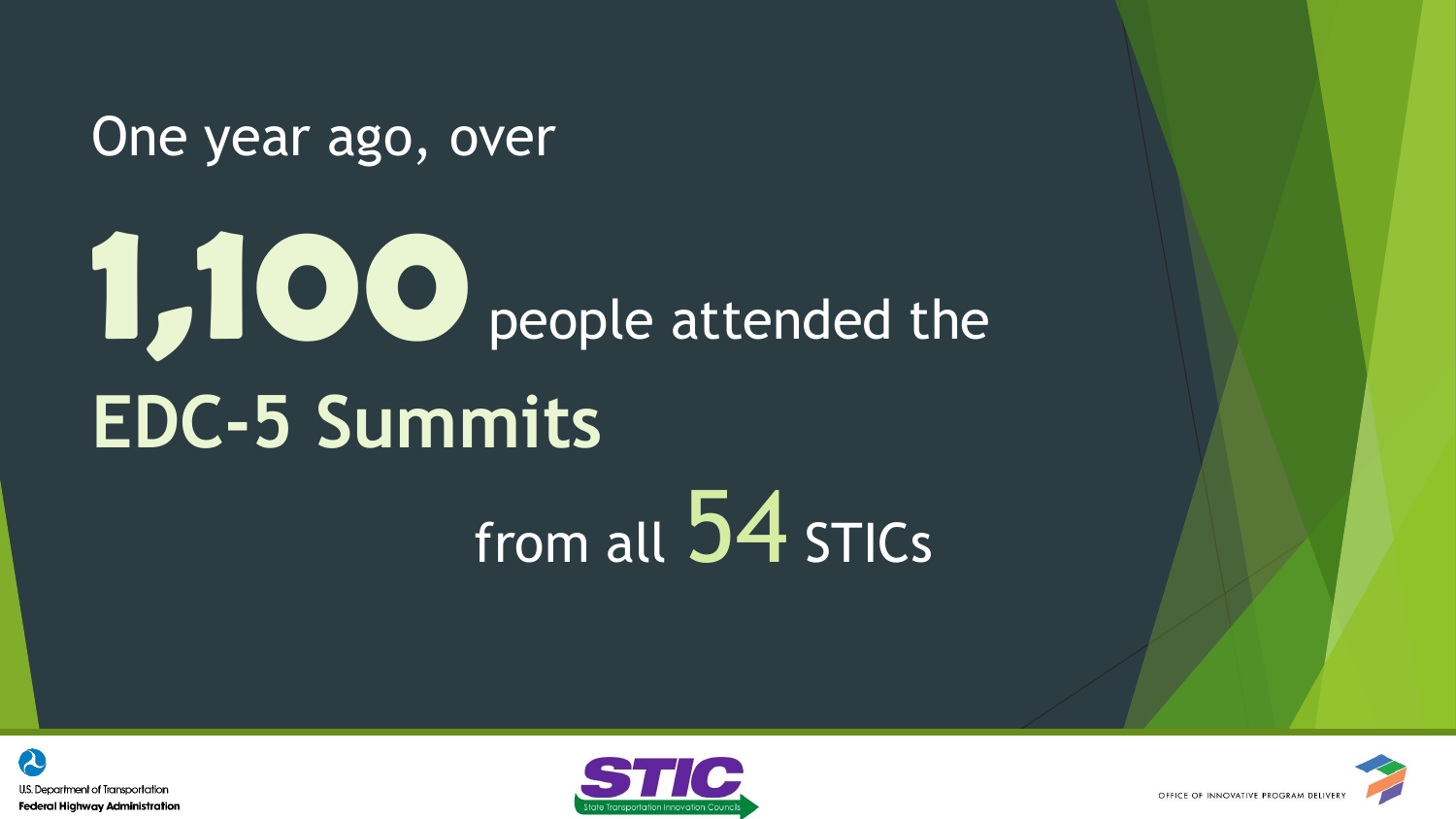# Want to talk with another STIC?

# Find all of the **STIC Network contacts** at this link:

<https://www.fhwa.dot.gov/innovation/stic/stic-contacts.cfm>

HINT: If you see an error, send any updates needed to [innovation@dot.gov](mailto:innovation@dot.gov).





|                                     | → https://www.fhwa.dot.gov/innousbon/stic/stic-contacts.cfm $D$ + A C   ● STIC Network   Federal Hig X                                                                                  |                                                                  | 音安克                                                                                          |
|-------------------------------------|-----------------------------------------------------------------------------------------------------------------------------------------------------------------------------------------|------------------------------------------------------------------|----------------------------------------------------------------------------------------------|
| Edit View Favorites Tools Help      | Supported Sites . L. HPA Public Material Revie                                                                                                                                          |                                                                  |                                                                                              |
| U.S. Copamnent of Transcriptor      | <b>Federal Highway Administration</b><br>enter for Accelerating Innovation<br>VA Home / CIPD / Accelerating Innovation / State Transportation Innovation Councils (STIC) / STIC Network | About Programs Resources Briefing Room Contact Search FHWA       | $f$ $\mathbf{B}$ $\mathbf{v}$ $\mathbf{C}$ in $\mathbf{O}$<br>Search Accelerating Innovation |
| <b>CAI Home</b>                     | Every Day Counts<br><b>STIC Network</b>                                                                                                                                                 | <b>AID Demonstration</b>                                         | <b>AMR Program</b><br><b>Resources</b>                                                       |
| <b>STIC Network</b><br><b>State</b> | <b>Co-Chairs</b>                                                                                                                                                                        | <b>Contact - EDC Coordinator</b>                                 | <b>Additional Info</b>                                                                       |
|                                     |                                                                                                                                                                                         |                                                                  |                                                                                              |
| Alabama                             | John Cooper, ALDOT Director<br>Mark Bartlett, FHWA Division<br>Administrator                                                                                                            | Kristy Harris<br>(334) 274-6361<br>Kristy.Harris@dot.gov         | Charter<br><b>STIC Incentive Projects</b>                                                    |
| Alaska                              | John MacKinnon, ADOT&PF<br>Commissioner<br>Sandra Garcia-Aline, FHWA Division<br>Administrator                                                                                          | Kathleen Graber<br>(907) 586-7421<br>Kathleen Graber@dot gov     | Charter<br><b>STIC Incentive Projects</b>                                                    |
| Arizona                             | Dallas Hammit, AZ DOT Deputy Director<br>for Transportation<br>Karla Petty, FHWA Division Administrator                                                                                 | Jennifer Brown<br>(602) 382-8961<br>Jennifer Brown@dot.gov       | Charter<br><b>STIC Website</b><br><b>STIC Incentive Projects</b>                             |
| <b>Arkansas</b>                     | Scott Bennett, AHTD Director<br>Angel Correa, FHWA Division.<br>Administrator                                                                                                           | Scott Bowles<br>(501) 324-6441<br>Scott Bowles@dot.gov           | Charler<br><b>STIC Incentive Projects</b>                                                    |
| California                          | Laurie Berman, Caltrans Director<br>Vincent Mammano. FHWA Division<br>Administrator                                                                                                     | Lismary Gavillan<br>(213) 894-4597<br>Lismary Gavillan@dot.gov   | Charter<br><b>STIC Incentive Projects</b>                                                    |
| Colorado                            | Joshua Laipply, CDOT Chief Engineer<br>William Haas. FHWA Assistant Division<br>Administrator                                                                                           | Patricia Sergeson<br>(720) 963-3073<br>Patricia Sergeson@dot.gov | Charter<br><b>STIC Website</b><br><b>STIC Incentive Projects</b>                             |

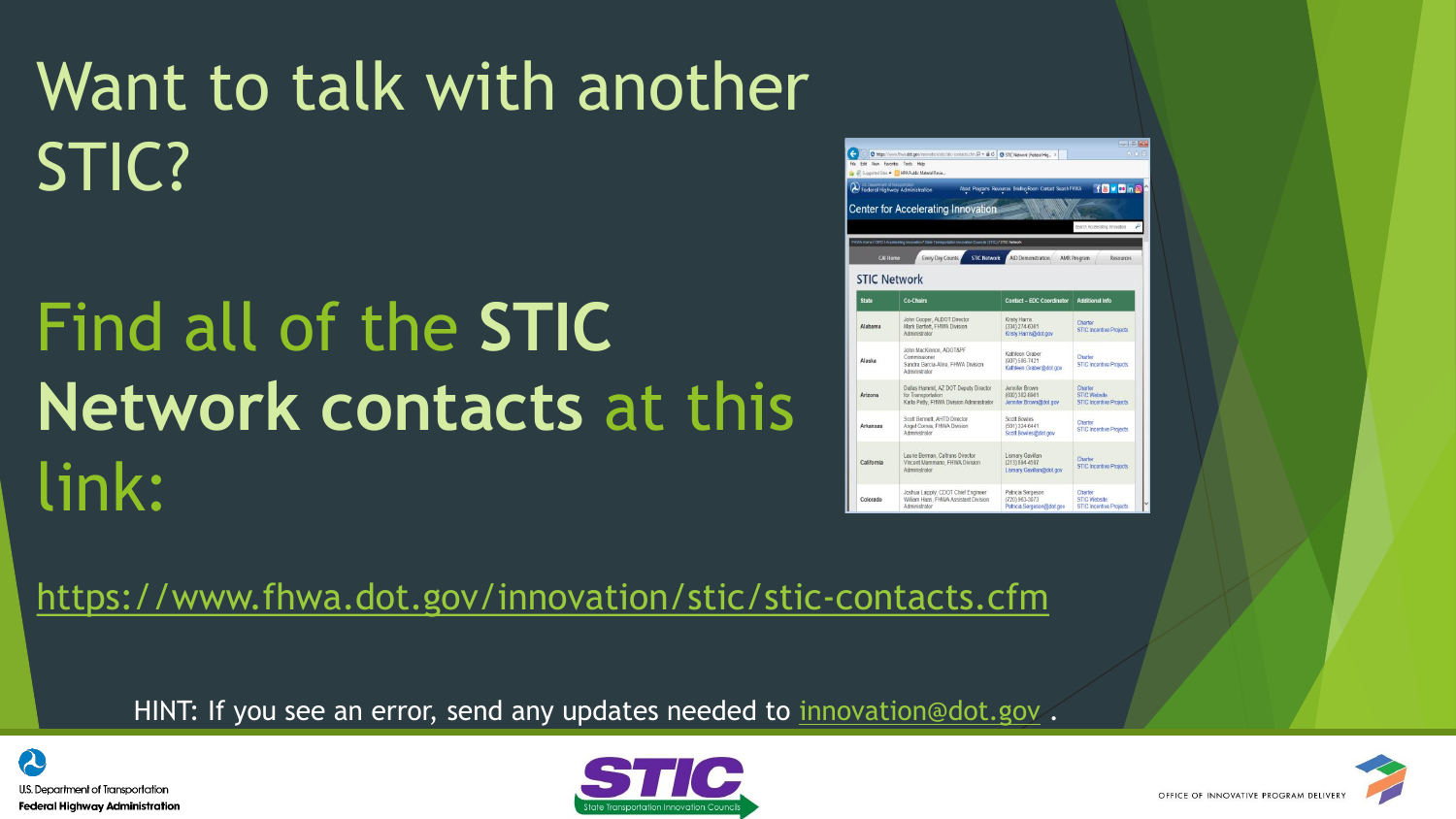Most states have participated in the **Accelerated Innovation Deployment (AID) Demonstration Program**.



#### Has your State/agency?

Find out more here: <https://www.fhwa.dot.gov/innovation/grants/>



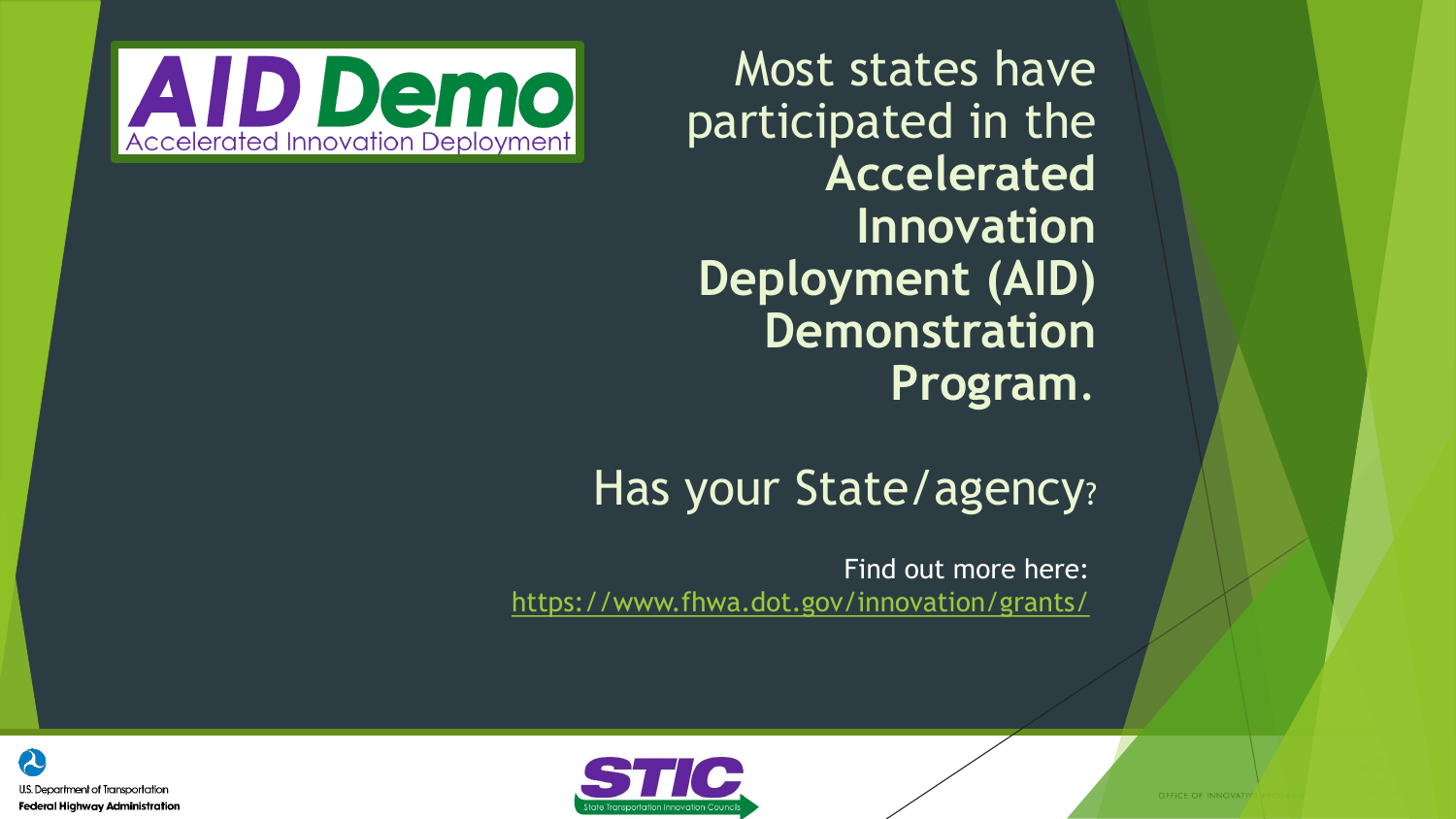

# Have you seen the weekly **Every Day 1994 DC Counts News**?

#### A newsletter is emailed every Thursday.

You can view **EDC New**s editions and sign up here:

<https://www.fhwa.dot.gov/innovation/everydaycounts/edcnews/>





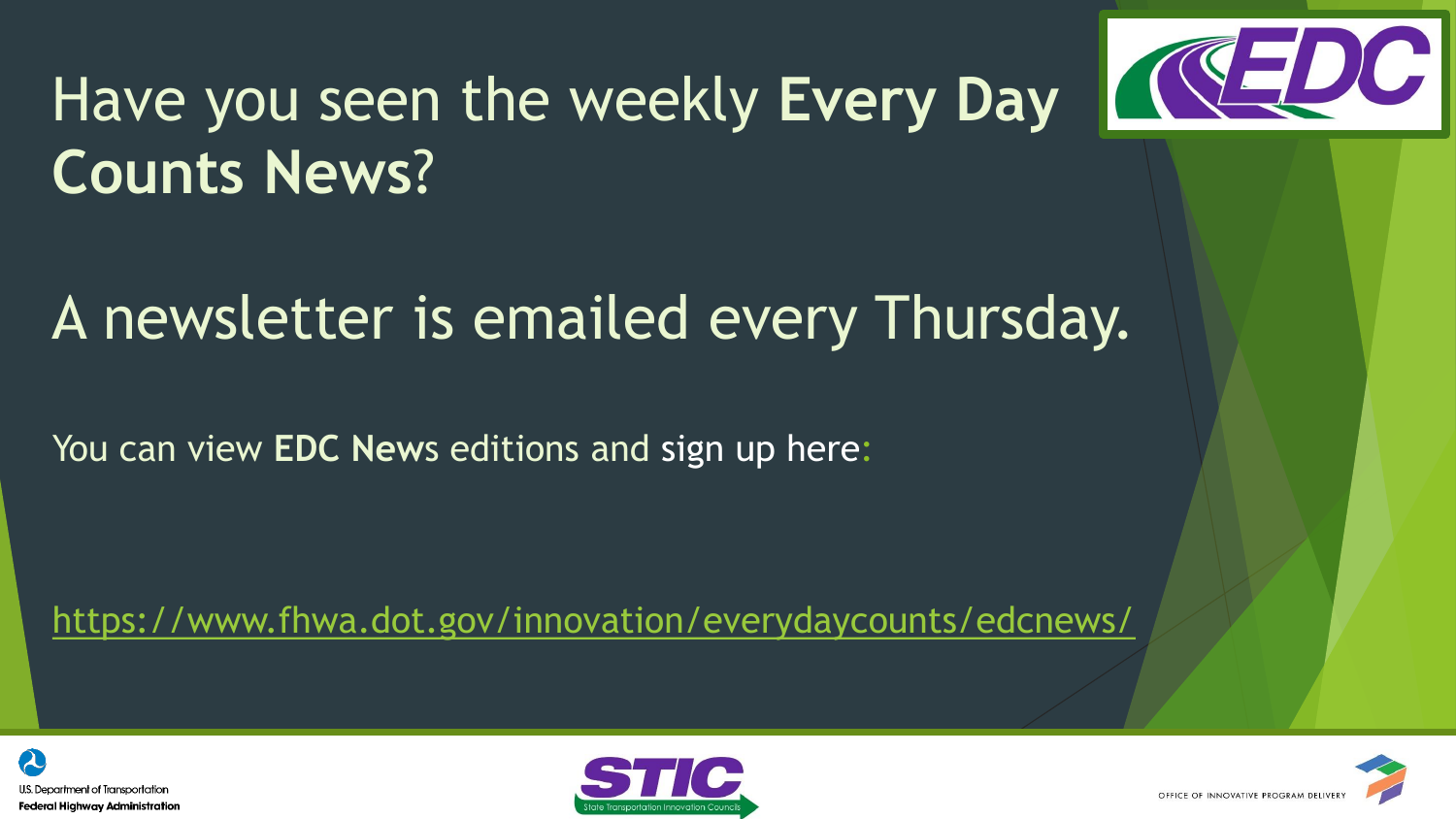Are you thinking about your **STIC Incentive** projects for **FY20**?

Not too early to start

What innovations will you institutionalize this year?





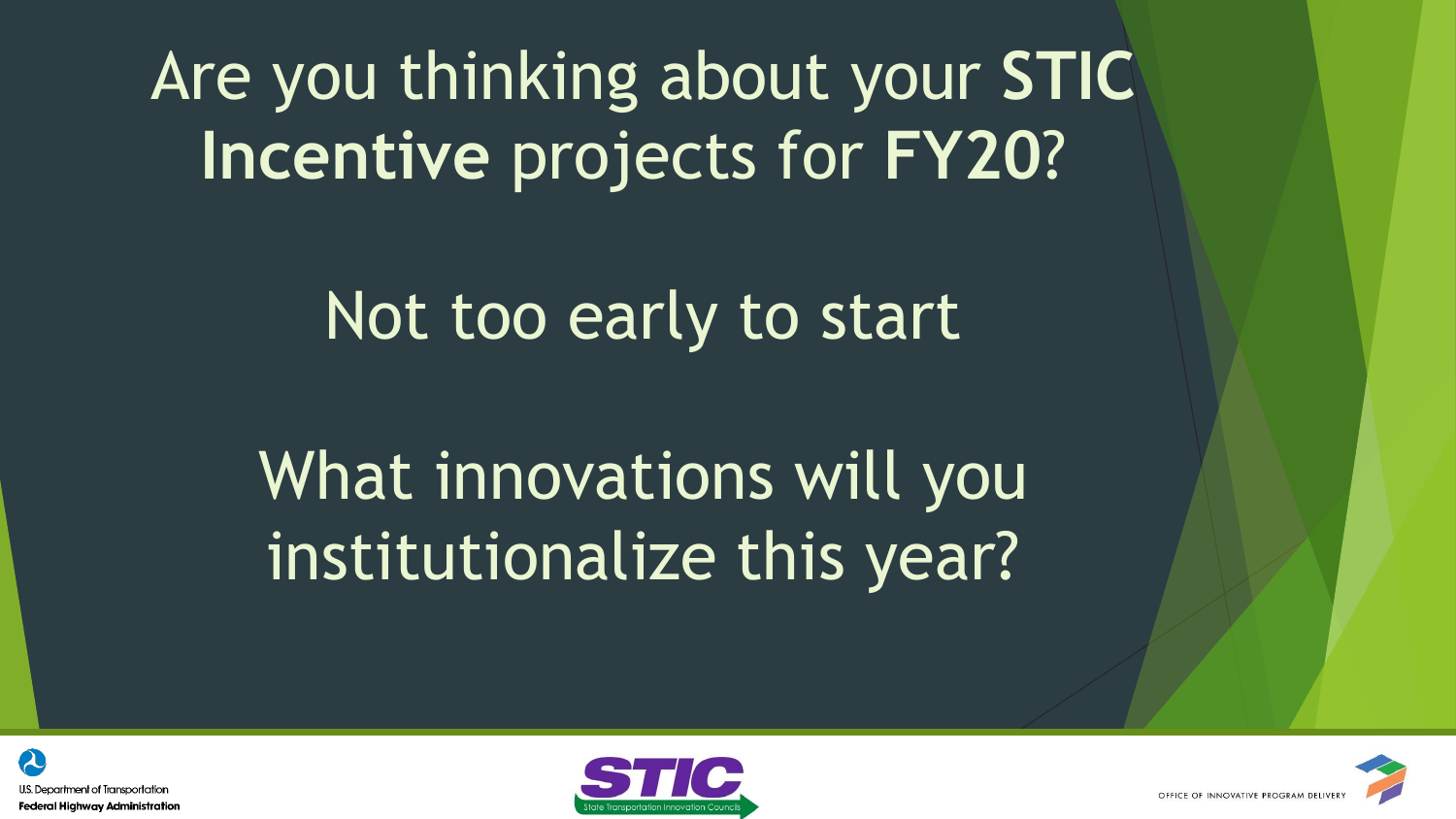# In September Innovation Officers from several states attended an **Innovation Forum**\*

\*states have an "innovation officer" position or those that contacted CAI for guidance on developing this position or expanding their innovation program.

HINT: If your state has an Innovation Officer, let us know at [innovation@dot.gov](mailto:innovation@dot.gov).





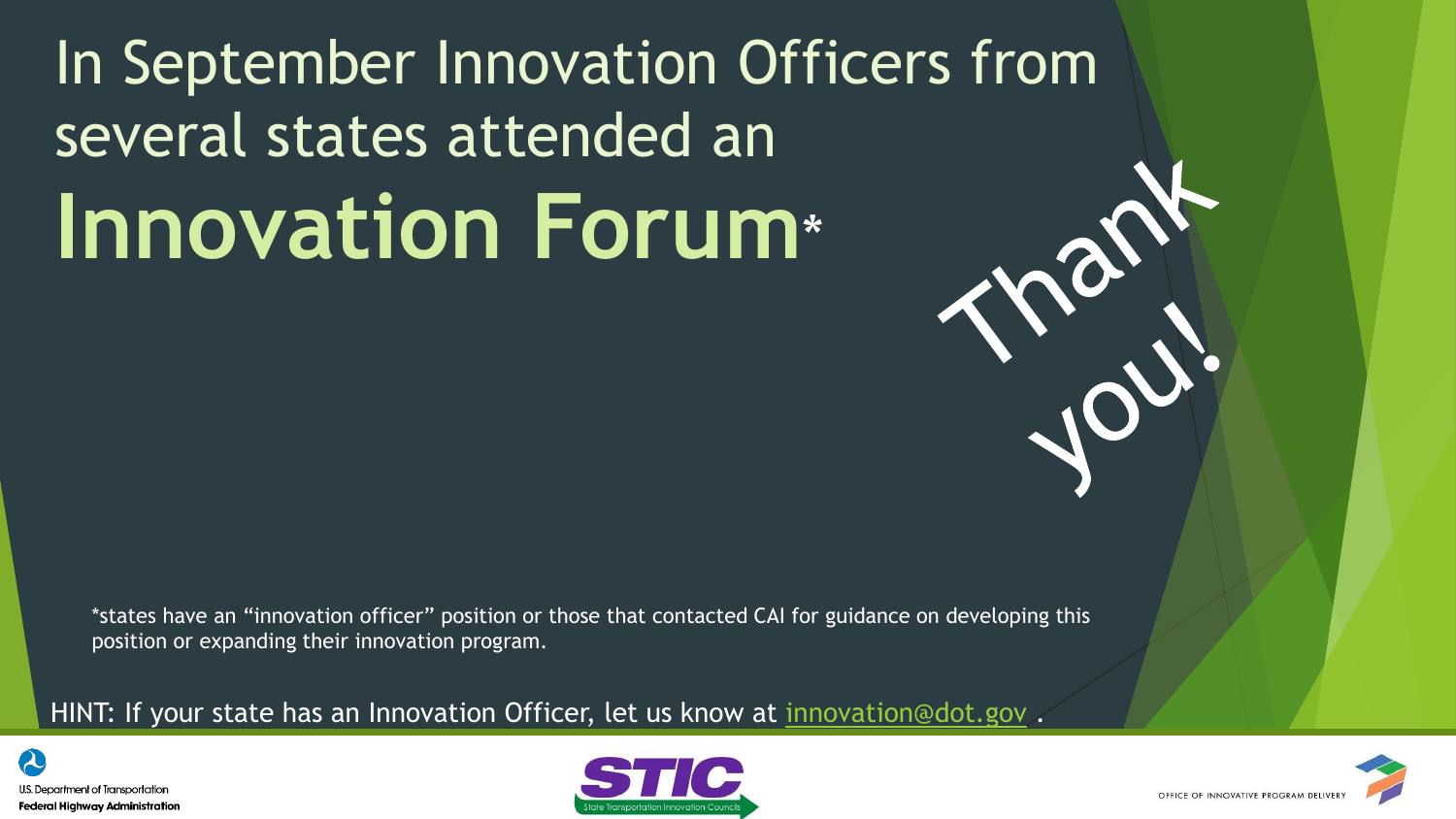

#### Have a question or comment?

Email [innovation@dot.gov](mailto:innovation@dot.gov) anytime!

![](_page_8_Picture_3.jpeg)

![](_page_8_Picture_4.jpeg)

![](_page_8_Picture_5.jpeg)